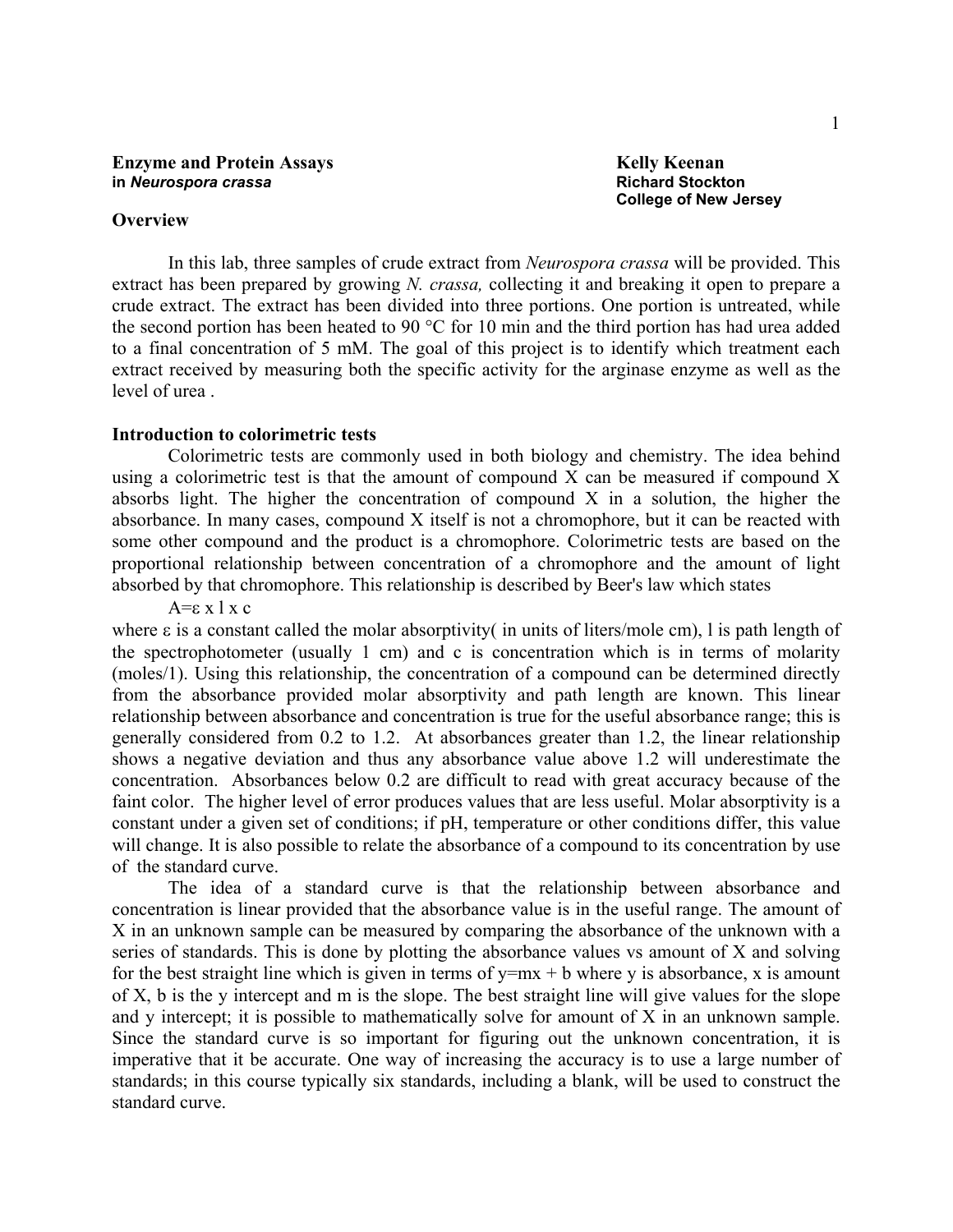#### **Introduction to enzyme assays**

An enzyme assay is used as a relative measure of the amount of a particular enzyme in a solution. It is based on a measurement of either the amount of product formed or amount of substrate used by an enzyme. This is a relative measure: if a lot of enzyme is present, a large

amount of substrate will be used and a large amount of product will be formed.

There are several types of enzyme assays. In one assay, either the product formed or the substrate produced absorbs light at a wavelength in either the visible or ultraviolet part of the spectrum. An example of this type of enzyme assay is that for malate dehydrogenase. This is one of the enzymes of the tricarboxylic acid cycle and it catalyzes the following reaction:

 $NAD + \text{mulate}$  --------------- $\rightarrow$  oxaloacetate + NADH.

NADH absorbs light at 340 nm while NAD doesn't. The enzyme can be assayed by measuring the absorbance at 340 nm. When the enzyme is mixed with NAD and malate, the initial absorbance is near 0 and increases over time as NADH is produced.

In many reactions, neither the substrates nor the products absorb light and it is not possible to directly measure the appearance of product or the disappearance of substrate. In this case, another compound or compounds is added which reacts with the products and forms a chromophore. There are many examples of this type of enzyme assays. An enzyme that will be assayed later in the semester is ornithine transcarbamylase (OTC) and is one of those from the arginine biosynthetic pathway in *N. crassa*. This enzyme catalyzes the following reaction:

ornithine + carbamyl phosphate  $\cdots$ ------------ $\rightarrow$  citrulline Citrulline reacts with a mixture of compounds to produce a purple color.

Another enzyme that has an indirect assay is arginase. This enzyme will be assayed in this project as well as future projects. Arginase catalyzes the following reaction:

arginine ornithine + urea

The enzyme is assayed by measuring the amount of urea produced. Enzyme activity is measured in terms of units which are the µmole product formed/ min. All enzyme assays are done for a fixed period of time. This assay is done in two steps. The enzyme is mixed with substrate and incubated at a fixed temperature for a fixed period of time. At the end of the time period, the enzyme must be stopped from catalyzing the reaction and this requires denaturation of the enzyme. Usually, either a strong acid or base is added to the reaction mixture. In the second step, the amount of urea produced is measured. A portion of the reaction mixture is removed and mixed with a solution of isonitrosopropiophenone in sulfuric acid/phosphoric acid and boiled. This solution reacts with urea to produce a pink product whose absorbance can be measured.

The enzyme assay measures the total amount of urea in the extract. Any urea that was already present in the extract would also be measured. To take into account an indigenous urea, the procedure is modified slightly to do what is known as a 0 minute control. In this control, the order of adding reagents is modified. Substrate is mixed with acid and then the enzyme is added. Since the enzyme is denatured by the acid, it cannot form urea from arginine. Any urea that is measured using the colorimetric test must have been present in the extract. To subtract for the endogenous urea, the amount of urea in the 0 min control is subtracted from the amount of urea produced in the enzyme assay.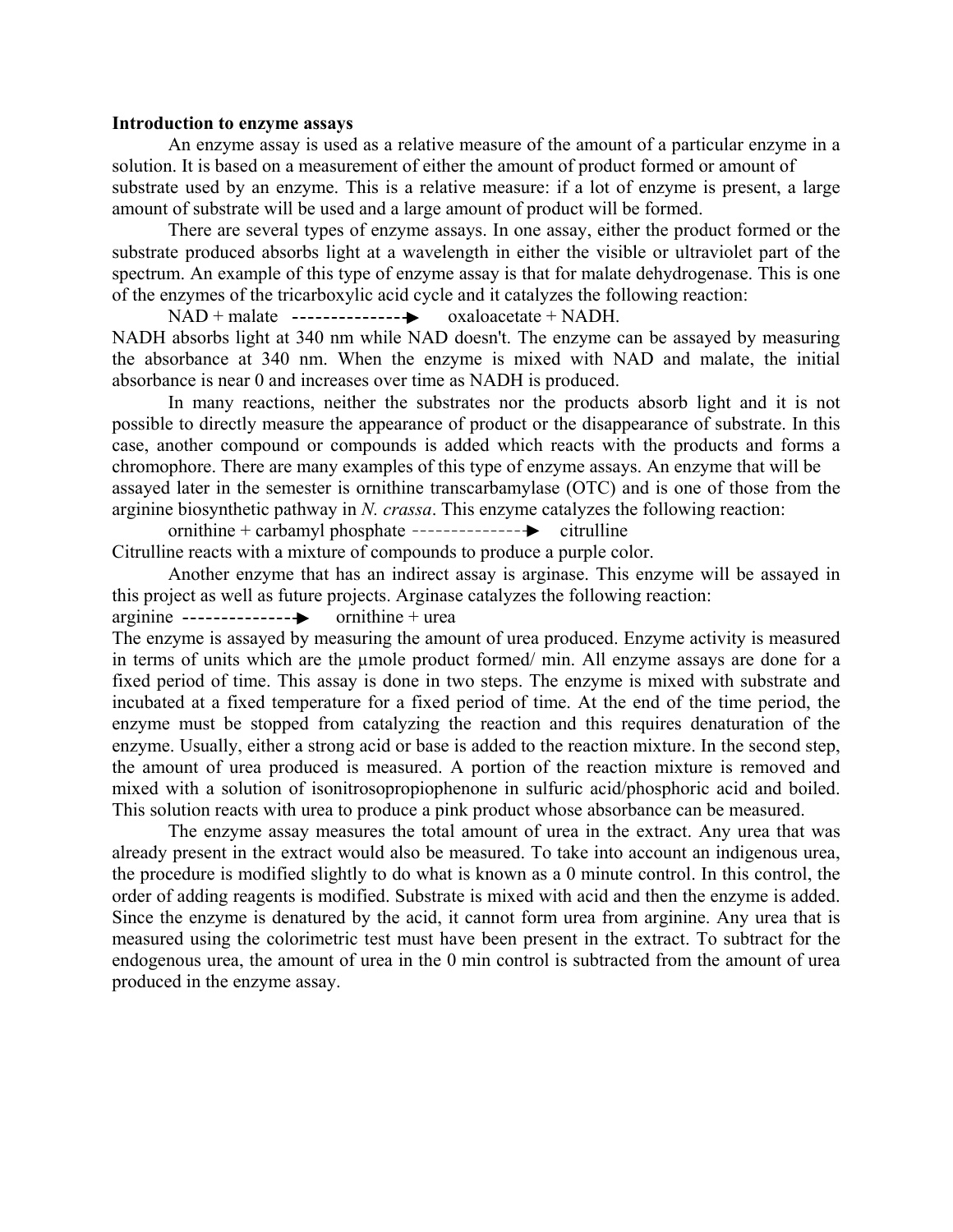## **Instructions**

1. You will receive portions of samples A, Band C. Each of these samples came from the crude extract. One sample has been heated to 90 °C for 10 min, one has had urea added to a 5 mM concentration and one has not been treated. The goal is to identify the treatment that the samples received.

2. Each sample should be assayed for both protein by the Lowry assay and arqinase activity. These values can be combined to determine both the arginase specific acitivity and the indigenous level of urea. Each of these assays are described in the following pages.

3. Calculate the specific activity for samples A, Band C.

**Notes** 

1.) During the class period, the extracts should be stored on ice to prevent denaturation and degradation. Between class periods, the extracts will be frozen at -20 C.

2.) In any enzyme assay, the timing is critical since the time of incubation is included in the calculation. Before you begin the assay, devise a schedule so that the assay is timed correctly.

3.) The assay calls for temperatures of 37°C and this requires either a water bath or heating block.

4.) 0 min controls must also be done for the enzyme assay.

5.) The colorimetric procedures require the addition of an appropriate volume. What is an appropriate volume? It is a volume that gives an absorbance value in the range of the standard curve. It is only possible to make guesses as to what this volume is before starting the assay. If the volume produces an absorbance of less than 0.2, the assay should be repeated with a larger volume. If the absorbance is greater than 1.5, the assay should be repeated with a smaller volume.

6.) Absorbance can be measured using one of several spectrophotometers. , There will be several Spec 20 spectrophotometers available in the lab and these require special glass cuvettes. There are also two UV-visible spectrophotometers available in F-009. These require special plastic cuvettes that will be provided.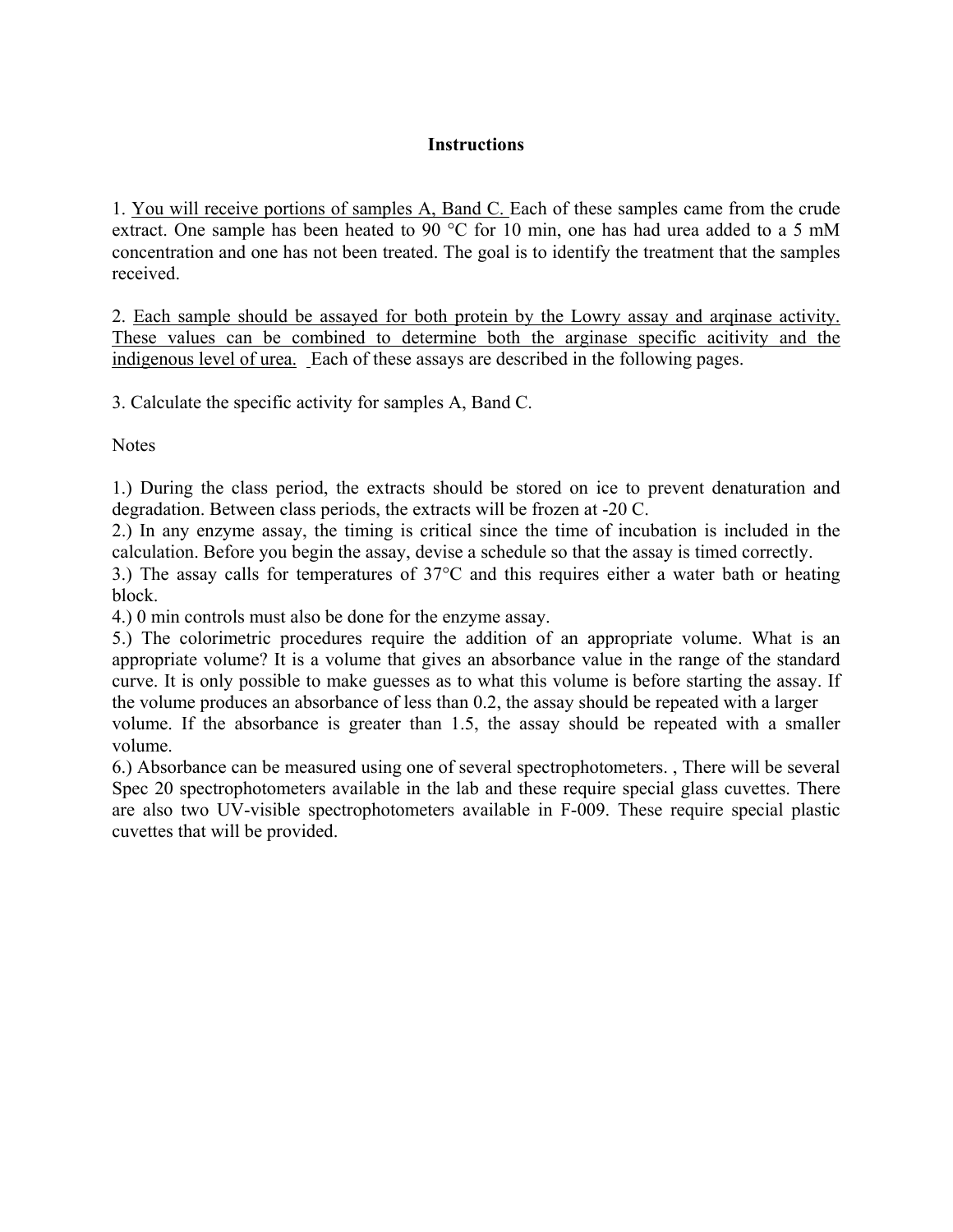#### **Arginase Assay**

**Reference**: Davis, R.H. and Mora, J. J *Bacteriology(1968)* 96, 383-388.

**Introduction:** Arginase is one of the arginine catabolic enzymes and like many enzymes, it requires a metal co factor. In the case of arginase, the co factor is manganese. The reaction catalyzed by arginase is:

 $arginine \longrightarrow \text{ornithine} + area$ 

The urea can be measured colorimetrically. This assay consists of two parts. In the first part, the enzyme assay is done: the enzyme is mixed with manganese and then arginine is added. After an incubation period the assay is stopped by adding perchloric acid. The strong acid solution denatures the enzyme and prevents and further activity. The product is then assayed in a second step. An aliquot from the first assay is mixed with reagents that produce a pink color in the presence of urea. The amount of urea can be measured by extrapolation using a standard curve.

# **Reagents**

For the enzyme assay:

- 1. 100 ml of 0.1 M glycine/NaOH pH 9.5
- 2. 50 ml of 0.25 M arginine, pH 9.5
- 3. 50. mi of 10 mM  $MnCl<sub>2</sub>$
- 4. 10 % perchloric acid-

For the colorimetric assay

1. 10 ml of 4 % isonitrosopropiophenone in 95% ethanol

- 2. 200 ml of 3:1 mixture of concentrated phosphoric acid: concentrated sulfuric acid
- 3. 100 ml of 1 mM urea standard

## **Arginase assay instructions:**

1. Label 13 x 100 mm test tubes.

2. Add 0.2 ml of qlycine buffer, 0.5 ml of enzyme solution and 0.1 ml of manqanese chloride. Incubate at 37 °C for 10 min. This pre-incubation step is necessary to allow the enzyme to bind with the manganese which is a co-factor.

3. Initiate the enzyme assay by adding 0.1 ml of arginine and continue to incubate at 37 °C.

4. After 30 min. stop the assay by addinq 1.0 ml of the perchloric acid (HCL04) solution.

5. An aliquot of this will be used to assay for urea.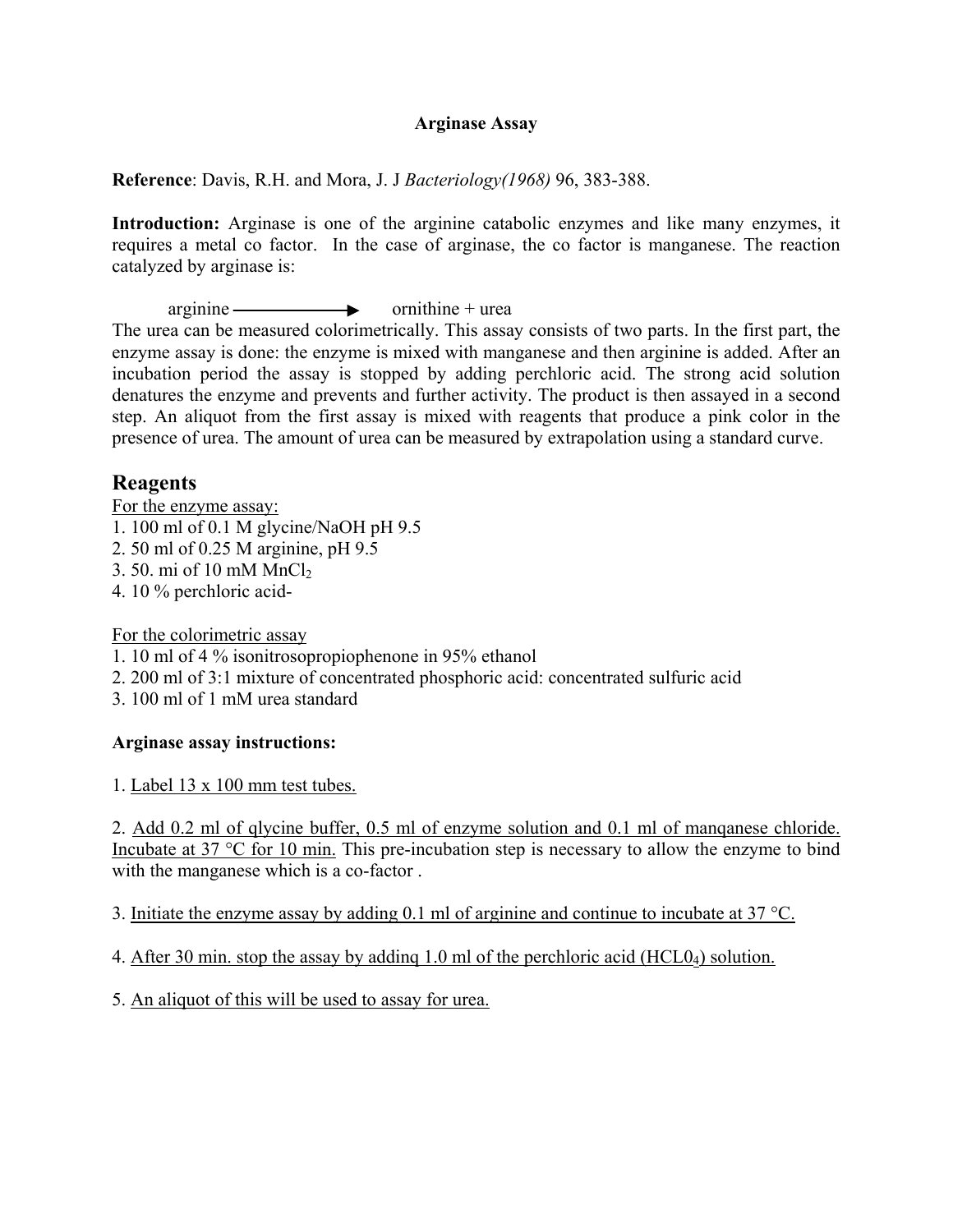## **Urea colorimetric assay**

- 1. Label 13 x 100 mm test tubes.
- 2. Add volumes of urea standards that contain the following: 0, 100, 250, 500, 750 and 1000nmole of urea
- 3. For the samples remove an appropriate volume from the arginase assay mixture.
- 4. Bring the total volume of both samples and standards up to 2.0 ml with distilled water .
- 5. Add 1.0 ml of the phosphoric acid/sulfuric acid mixture. Mix well
- 6. Add 0.1 ml of 4% isonitrosopriopophenone
- 7. Cap using the while bacto caps.
- 8. Carefully place in a boiling water bath for 1 hour.
- 9. Remove the solutions and let them cool to room temperature.
- 10. Measure the absorbance at 540 nm.

## **Notes on the urea colorimetric assay**

1. This assay calls for the use of extremely acidic conditions so use caution.

2. The colored compound produced is somewhat light sensitive, so read the absorbances shortly after the tubes have cooled off.